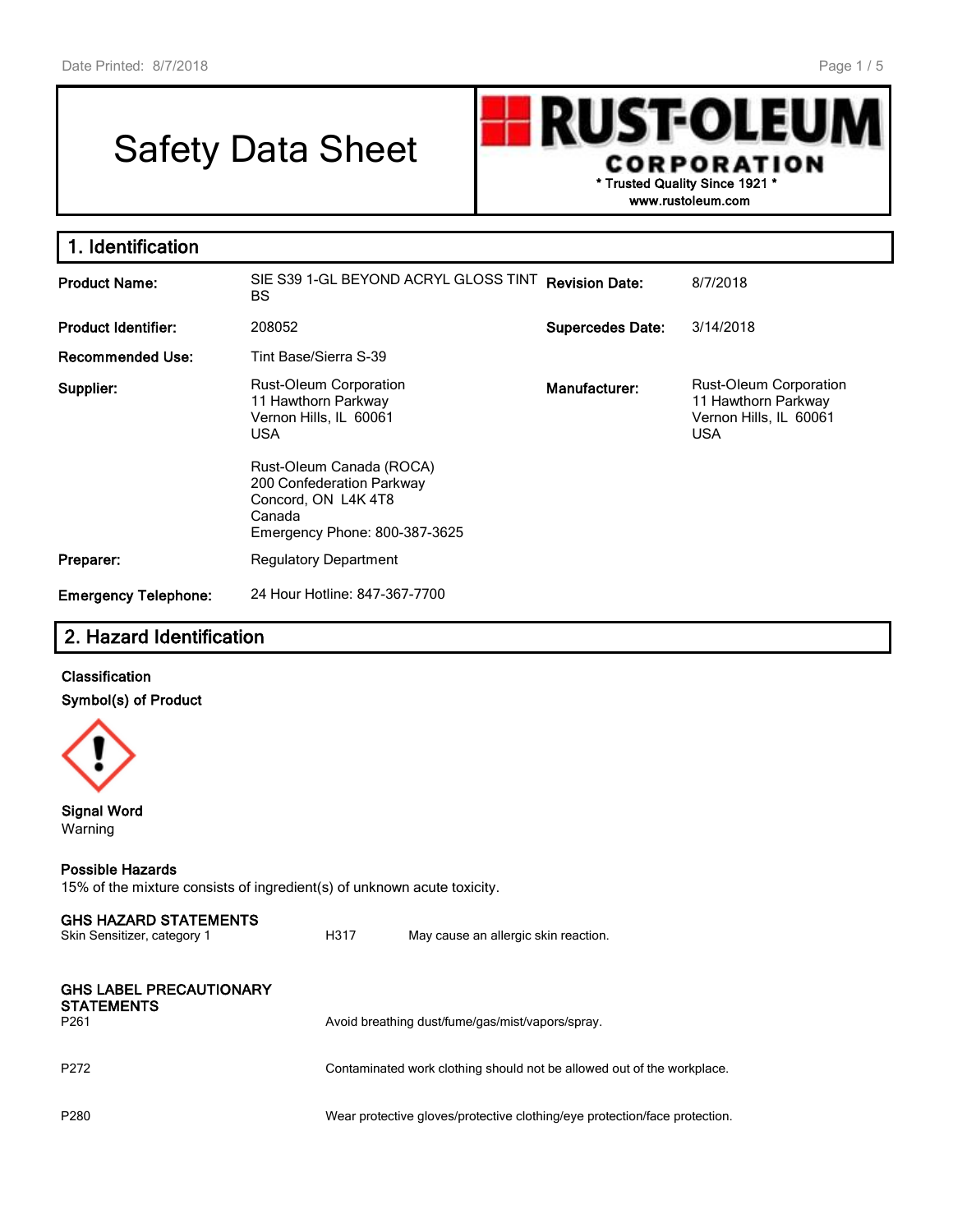| Date Printed: 8/7/2018 |                                                                                            | Page 2 / 5 |
|------------------------|--------------------------------------------------------------------------------------------|------------|
| P302+P352              | IF ON SKIN: Wash with plenty of soap and water.                                            |            |
| P333+P313              | If skin irritation or rash occurs: Get medical advice/attention.                           |            |
| P321                   | For specific treatment see label                                                           |            |
| P <sub>501</sub>       | Dispose of contents/container in accordance with local, regional and national regulations. |            |

# **GHS SDS PRECAUTIONARY STATEMENTS**

Wash contaminated clothing before reuse.

# **3. Composition / Information On Ingredients**

| <b>HAZARDOUS SUBSTANCES</b>                       |            |             |                    |                       |
|---------------------------------------------------|------------|-------------|--------------------|-----------------------|
| <b>Chemical Name</b>                              | CAS-No.    | <b>Wt.%</b> | <b>GHS Symbols</b> | <b>GHS Statements</b> |
| <b>Titanium Dioxide</b>                           | 13463-67-7 | 15          | Not Available      | Not Available         |
| bis(1,2,2,6,6-Pentamethyl-4-Piperidinyl) Sebacate | 41556-26-7 | 0.2         | GHS07              | H317                  |
| 1,2-Benzisothiozole-3(2H)-one                     | 2634-33-5  | 0.1         | GHS05-GHS07        | H302-315-317-318      |

# **4. First-Aid Measures**

**FIRST AID - EYE CONTACT:** Immediately flush eyes with plenty of water for at least 15 minutes holding eyelids open. Get medical attention. Do NOT allow rubbing of eyes or keeping eyes closed.

**FIRST AID - SKIN CONTACT:** Wash skin with soap and water. Remove contaminated clothing. Get medical attention if irritation develops or persists.

**FIRST AID - INHALATION:** Remove to fresh air. If not breathing, give artificial respiration. If breathing is difficult, give oxygen. Get immediate medical attention. Do NOT use mouth-to-mouth resuscitation. If you experience difficulty in breathing, leave the area to obtain fresh air. If continued difficulty is experienced, get medical assistance immediately.

**FIRST AID - INGESTION:** Swallowing less than an ounce will not cause significant harm. For larger amounts, do not induce vomiting, but give one or two glasses of water to drink and get medical attention. If swallowed, rinse mouth with water. If feeling unwell, get medical attention.

# **5. Fire-Fighting Measures**

**EXTINGUISHING MEDIA:** Alcohol Film Forming Foam, Carbon Dioxide, Dry Chemical, Water Fog

**UNUSUAL FIRE AND EXPLOSION HAZARDS:** FLASH POINT IS TESTED TO BE GREATER THAN 200 DEGREES F. No unusual fire or explosion hazards noted. Keep containers tightly closed.

**SPECIAL FIREFIGHTING PROCEDURES:** Water may be used to cool closed containers to prevent buildup of steam. If water is used, fog nozzles are preferred.

**Special Fire and Explosion Hazard (Combustible Dust):** No Information

#### **6. Accidental Release Measures**

**STEPS TO BE TAKEN IF MATERIAL IS RELEASED OR SPILLED:** Dispose of according to local, state (provincial) and federal regulations. Do not incinerate closed containers. If spilled, contain spilled material and remove with inert absorbent. Dispose of contaminated absorbent, container, and unused contents in accordance with local, state, and federal regulations. Do not incinerate closed containers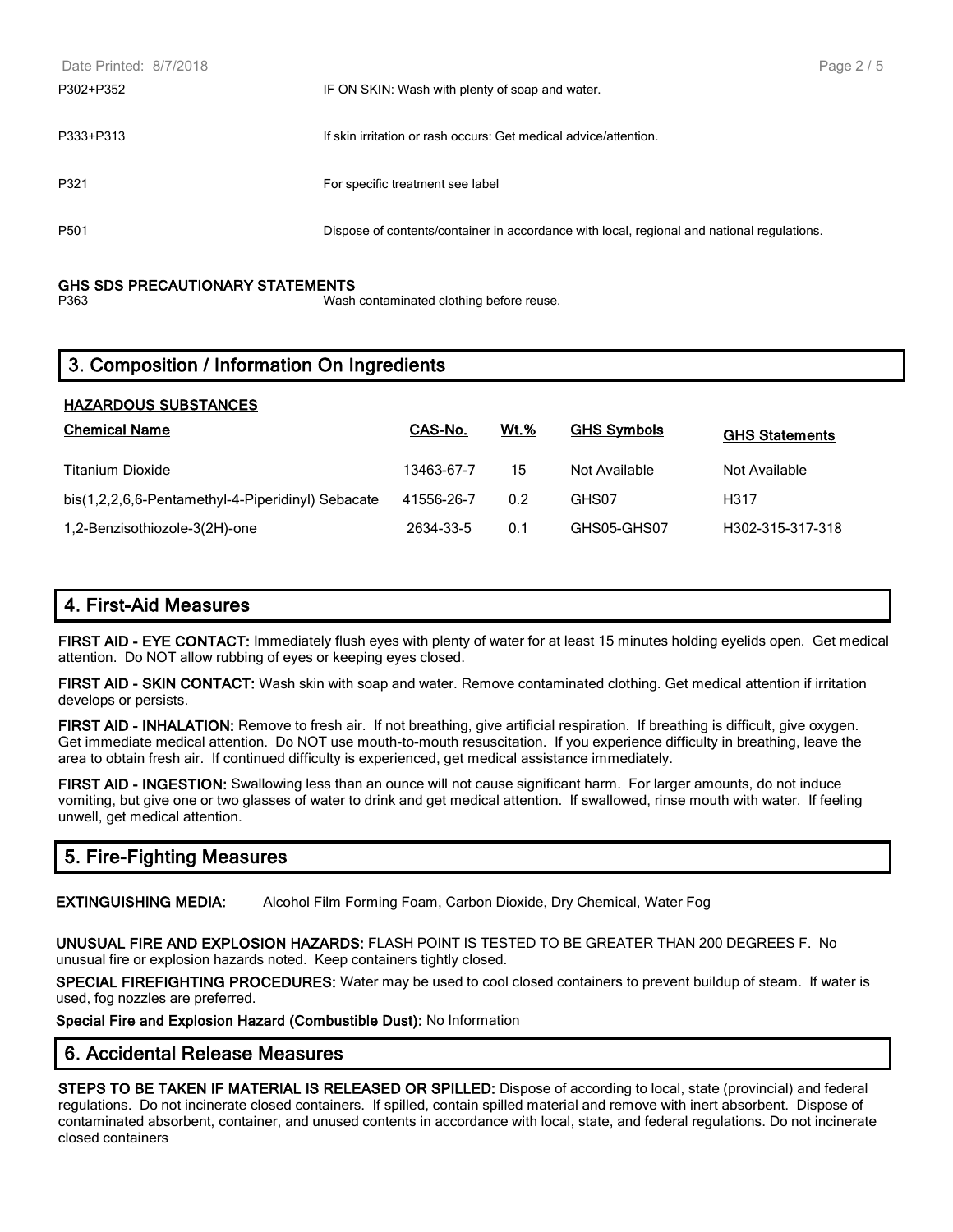# **7. Handling and Storage**

**HANDLING:** Avoid contact with eyes. Wash hands before eating. Wash thoroughly after handling. Remove contaminated clothing and launder before reuse. Use only with adequate ventilation. Follow all SDS and label precautions even after container is emptied because it may retain product residues. Avoid breathing fumes, vapors, or mist. Avoid contact with eyes, skin and clothing. **STORAGE:** Keep from freezing. Keep container closed when not in use. Store in a dry, well ventilated place. Keep container tightly closed when not in use.

**Advice on Safe Handling of Combustible Dust:** No Information

# **8. Exposure Controls / Personal Protection**

| <b>Chemical Name</b>                                      | CAS-No.    | Weight %<br>Less Than | <b>ACGIH TLV-</b><br>TWA | <b>ACGIH TLV-</b><br><b>STEL</b> | <b>OSHA PEL-TWA</b> | <b>OSHA PEL-</b><br><b>CEILING</b> |
|-----------------------------------------------------------|------------|-----------------------|--------------------------|----------------------------------|---------------------|------------------------------------|
| Titanium Dioxide                                          | 13463-67-7 | 15.0                  | $10 \text{ mg/m}$        | N.E.                             | $15 \text{ mg/m}$   | N.E.                               |
| bis $(1,2,2,6,6$ -Pentamethyl-4-<br>Piperidinyl) Sebacate | 41556-26-7 | 1.0                   | <b>N.E.</b>              | N.E.                             | N.E.                | N.E.                               |
| 1.2-Benzisothiozole-3(2H)-one                             | 2634-33-5  | 1.0                   | N.E.                     | N.E.                             | N.E.                | N.E.                               |

#### **PERSONAL PROTECTION**

**ENGINEERING CONTROLS:** Prevent build-up of vapors by opening all doors and windows to achieve cross-ventilation. Use process enclosures, local exhaust ventilation, or other engineering controls to control airborne levels below recommended exposure limits.

**RESPIRATORY PROTECTION:** A NIOSH/MSHA approved air purifying respirator with organic vapor cartridge or canister may be permissible under certain circumstances where airborne concentrations are expected to exceed exposure limits. A respiratory protection program that meets OSHA 1910.134 and ANSI Z88.2 requirements must be followed whenever workplace conditions warrant a respirator's use.

**SKIN PROTECTION:** Nitrile or Neoprene gloves may afford adequate skin protection. Use gloves to prevent prolonged skin contact.

**EYE PROTECTION:** Use safety eyewear designed to protect against splash of liquids. Use ANSI Z87.1 approved safety eyewear.

**OTHER PROTECTIVE EQUIPMENT:** Refer to safety supervisor or industrial hygienist for further information regarding personal protective equipment and its application. Refer to safety supervisor or industrial hygienist for further guidance regarding types of personal protective equipment and their applications.

**HYGIENIC PRACTICES:** Wash thoroughly with soap and water before eating, drinking or smoking. Remove contaminated clothing immediately and launder before reuse.

**Engineering Measures for Combustible Dust:** No Information

#### **9. Physical and Chemical Properties**

| Appearance:                 | Liguid                      | <b>Physical State:</b>           | Liguid        |  |
|-----------------------------|-----------------------------|----------------------------------|---------------|--|
| Odor:                       | Solvent Like                | <b>Odor Threshold:</b>           | N.E.          |  |
| <b>Relative Density:</b>    | 1.166                       | pH:                              | N.D.          |  |
| Freeze Point, °C:           | ND.                         | <b>Viscosity:</b>                | N.D.          |  |
| <b>Solubility in Water:</b> | Miscible                    | <b>Partition Coefficient, n-</b> |               |  |
| Decompostion Temp., °C:     | N.D.                        | octanol/water:                   | N.D.          |  |
| Boiling Range, °C:          | 100 - 537                   | <b>Explosive Limits, vol%:</b>   | $N.A. - N.A.$ |  |
| <b>Flammability:</b>        | Does not Support Combustion | Flash Point, °C:                 | 94            |  |
| <b>Evaporation Rate:</b>    | Slower than Ether           | Auto-ignition Temp., °C:         | N.D.          |  |
| <b>Vapor Density:</b>       | Heavier than Air            | <b>Vapor Pressure:</b>           | N.D.          |  |
|                             |                             |                                  |               |  |

(See "Other information" Section for abbreviation legend)

# **10. Stability and Reactivity**

**CONDITIONS TO AVOID:** Avoid contact with strong acid and strong bases.

**INCOMPATIBILITY:** Incompatible with strong oxidizing agents, strong acids and strong alkalies.

**HAZARDOUS DECOMPOSITION:** When heated to decomposition, it emits acrid smoke and irritating fumes. By open flame, carbon monoxide and carbon dioxide.

**HAZARDOUS POLYMERIZATION:** Will not occur under normal conditions.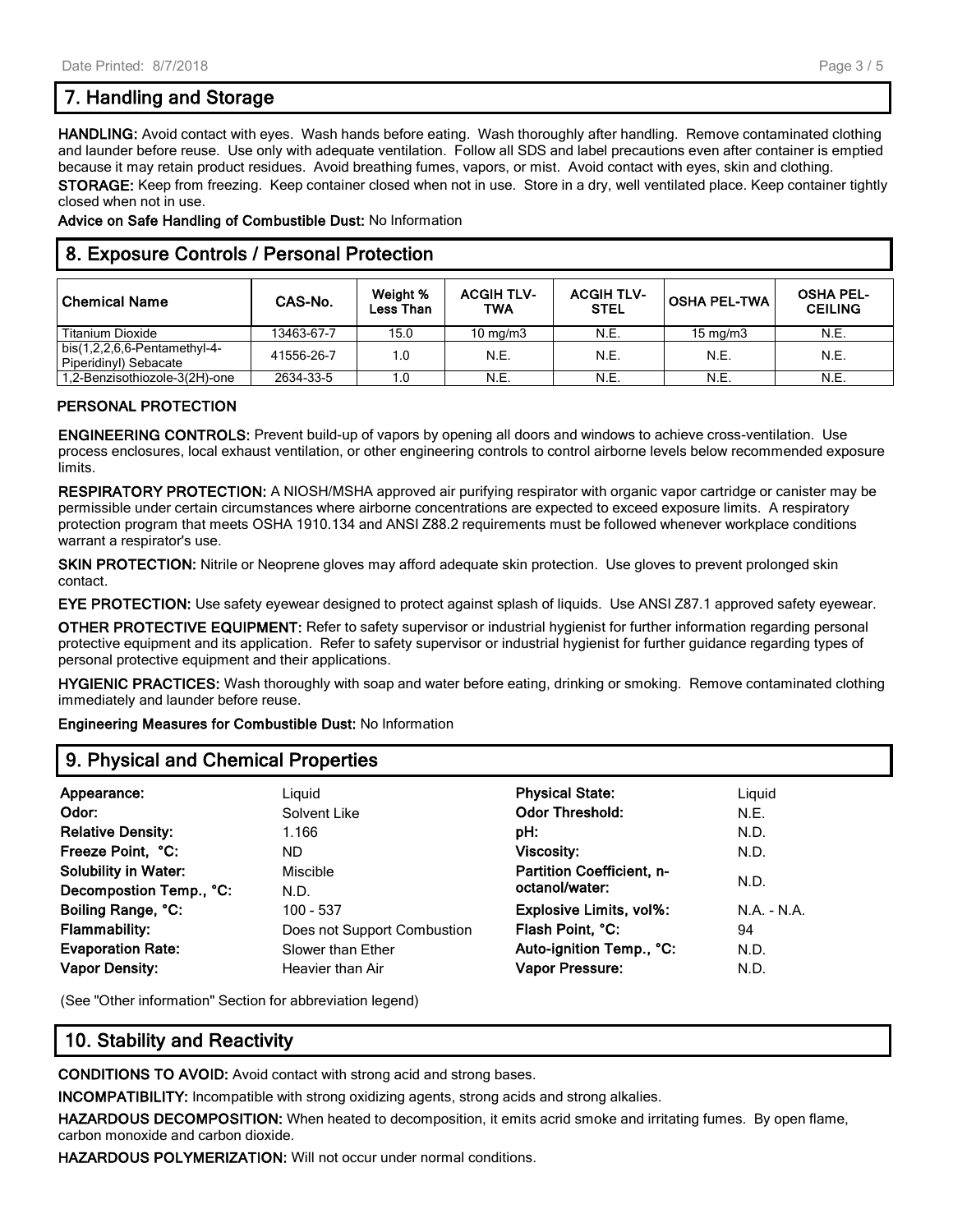**STABILITY:** This product is stable under normal storage conditions.

#### **11. Toxicological Information**

**EFFECTS OF OVEREXPOSURE - EYE CONTACT:** Causes eye irritation. Irritating, and may injure eye tissue if not removed promptly.

**EFFECTS OF OVEREXPOSURE - SKIN CONTACT:** May cause skin sensitization, an allergic reaction, which becomes evident upon re-exposure to this material. Substance may cause slight skin irritation. Low hazard for usual industrial handling or commercial handling by trained personnel.

**EFFECTS OF OVEREXPOSURE - INHALATION:** Low hazard for usual industrial handling or commercial handling by trained personnel. Routine handling and application does not require use of respiratory protection; however, if air monitoring demonstrates vapor, mist, or dust levels above applicable limits, wear an appropriate, properly fitted respirator (NIOSH/MSHA approved) during handling and application. Follow respirator manufacturer's directions for respirator use. High gas, vapor, mist or dust concentrations may be harmful if inhaled. Avoid breathing fumes, spray, vapors, or mist.

**EFFECTS OF OVEREXPOSURE - INGESTION:** Substance may be harmful if swallowed.

**EFFECTS OF OVEREXPOSURE - CHRONIC HAZARDS:** Contains Titanium Dioxide. Titanium Dioxide is listed as a Group 2B-"Possibly carcinogenic to humans" by IARC. No significant exposure to Titanium Dioxide is thought to occur during the use of products in which Titanium Dioxide is bound to other materials, such as in paints during brush application or drying. Risk of overexposure depends on duration and level of exposure to dust from repeated sanding of surfaces or spray mist and the actual concentration of Titanium Dioxide in the formula. (Ref: IARC Monograph, Vol. 93, 2010)

**PRIMARY ROUTE(S) OF ENTRY:** Eye Contact, Ingestion, Inhalation, Skin Absorption, Skin Contact

#### **ACUTE TOXICITY VALUES**

**The acute effects of this product have not been tested. Data on individual components are tabulated below:**

| CAS-No.    | <b>Chemical Name</b>                                 | Oral LD50        | <b>Dermal LD50</b> | Vapor LC50 |
|------------|------------------------------------------------------|------------------|--------------------|------------|
| 13463-67-7 | Titanium Dioxide                                     | >10000 mg/kg Rat | 2500 mg/kg         | N.E.       |
| 41556-26-7 | bis(1,2,2,6,6-Pentamethyl-4-Piperidinyl)<br>Sebacate | 2615 mg/kg Rat   | N.E.               | N.E.       |
| 2634-33-5  | 1,2-Benzisothiozole-3(2H)-one                        | 1020 mg/kg Rat   | N.E.               | N.E.       |

N.E. - Not Established

# **12. Ecological Information**

**ECOLOGICAL INFORMATION:** Product is a mixture of listed components.

#### **13. Disposal Information**

**DISPOSAL INFORMATION:** Dispose of material in accordance to local, state, and federal regulations and ordinances. Do not allow to enter waterways, wastewater, soil, storm drains or sewer systems.

# **14. Transport Information**

|                              | Domestic (USDOT) | <b>International (IMDG)</b> | Air (IATA)    | <b>TDG (Canada)</b> |
|------------------------------|------------------|-----------------------------|---------------|---------------------|
| <b>UN Number:</b>            | N.A.             | N.A.                        | N.A.          | N.A.                |
|                              |                  |                             |               |                     |
| <b>Proper Shipping Name:</b> | Not Regulated    | Not Regulated               | Not Regulated | Not Regulated       |
| <b>Hazard Class:</b>         | N.A.             |                             | N.A.          | N.A.                |
|                              |                  | N.A.                        |               |                     |
| <b>Packing Group:</b>        | N.A.             | N.A.                        | N.A.          | N.A.                |
| <b>Limited Quantity:</b>     | No               | No.                         | No.           | No                  |